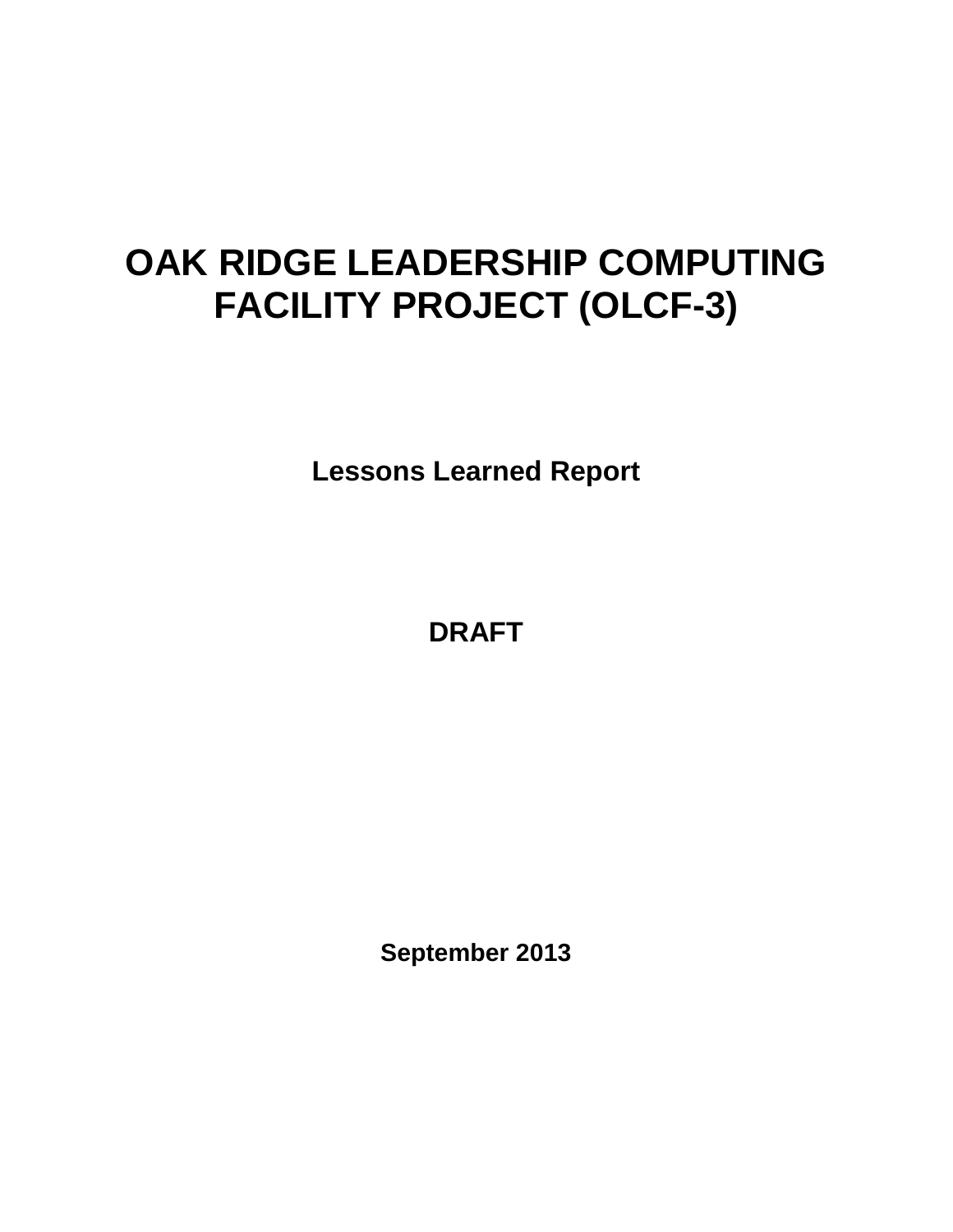This report was prepared as an account of work sponsored by an agency of the United States government. Neither the United States government nor any agency thereof, nor any of their employees, makes any warranty, express or implied, or assumes any legal liability or responsibility for the accuracy, completeness, or usefulness of any information, apparatus, product, or process disclosed, or represents that its use would not infringe privately owned rights. Reference herein to any specific commercial product, process, or service by trade name, trademark, manufacturer, or otherwise, does not necessarily constitute or imply its endorsement, recommendation, or favoring by the United States government or any agency thereof. The views and opinions of authors expressed herein do not necessarily state or reflect those of the United States government or any agency thereof.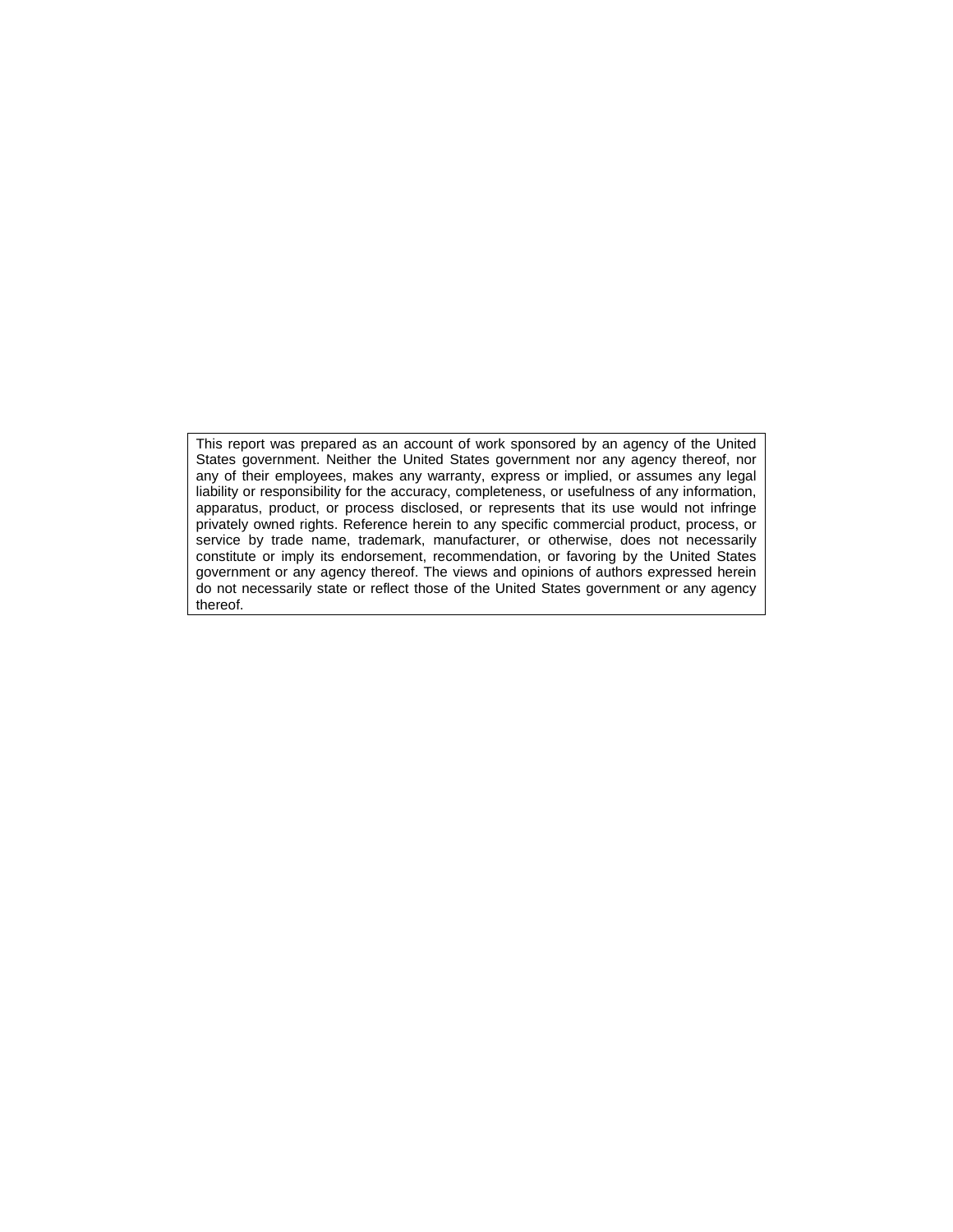## **1. LESSONS LEARNED**

### **1.1 OVERVIEW**

During the course of the OLCF-3 Project, innovations and actions in response to unplanned events were tracked and are summarized here as lessons learned.

## **1.2 KEY LESSONS LEARNED**

The specific lessons listed below were identified by OLCF staff and other important stakeholders during the OLCF-3 Project. Many lessons learned in past projects have been transformed into best practices for the OLCF staff.

The lessons below have been organized by Project Execution, Business Management, and Project Management, with a notation of whether the lesson was learned from a project success (*Success*) or an observation of needed improvement *(Area for Improvement).*

#### *Project Execution*

#### **Facilities**

- Weekly project meetings attended by the facility operations, computational customer, the 3rd party building owners, and the contractors performing work are key to keeping open communication channels. Frequent project focused meetings allowed the various stakeholders on the project to discuss project schedule, scope changes, impacts to operations, and construction quality. (*Success*)
- Specifications for acquired major equipment must identify dimensional limitations required to allow the equipment to be moved into and out of facilities. Using data supplied by with vendor submittals, verify that equipment meets these dimensional limitations prior to signing purchase or lease documents and follow up with visual inspection of equipment after it is delivered to ensure that something was not missed in this process.

A large transformer was purchased for this project. ORNL engineering personnel questioned the design build contractor and the vendor that would supply the transformer regarding its dimensions. Their response indicated that the transformer would fit down a narrow corridor it had to go through to reach a retrofitted transformer room. The dimensions given by the vendor were for the cores with the enclosure removed but didn't include the base that transformer set on. Inspection of the transformer after it was delivered to the site for storage revealed that the base was too wide. This required that the base be cut around the perimeter to provide the necessary clearance then reassembled after the transformer was set in place. The reassembly of the base returned the transformer to a condition equivalent to what it was structurally before the based was cut. *(Area for Improvement)*

• Observe new contract workers, especially those in lead or supervisory positions, to ascertain that they understand and are following ORNL safety and quality assurance procedures and take quick action with contractor to correct deficiencies or make personnel adjustment when it becomes clear that the performance is below par and he or she will not make appropriate effort to correct their deficiencies.

A contractor's superintendent, new to ORNL assignment, neglected to follow Lab safety and quality assurance guidelines. Eventually this was discovered, but not in time to avoid significant rework on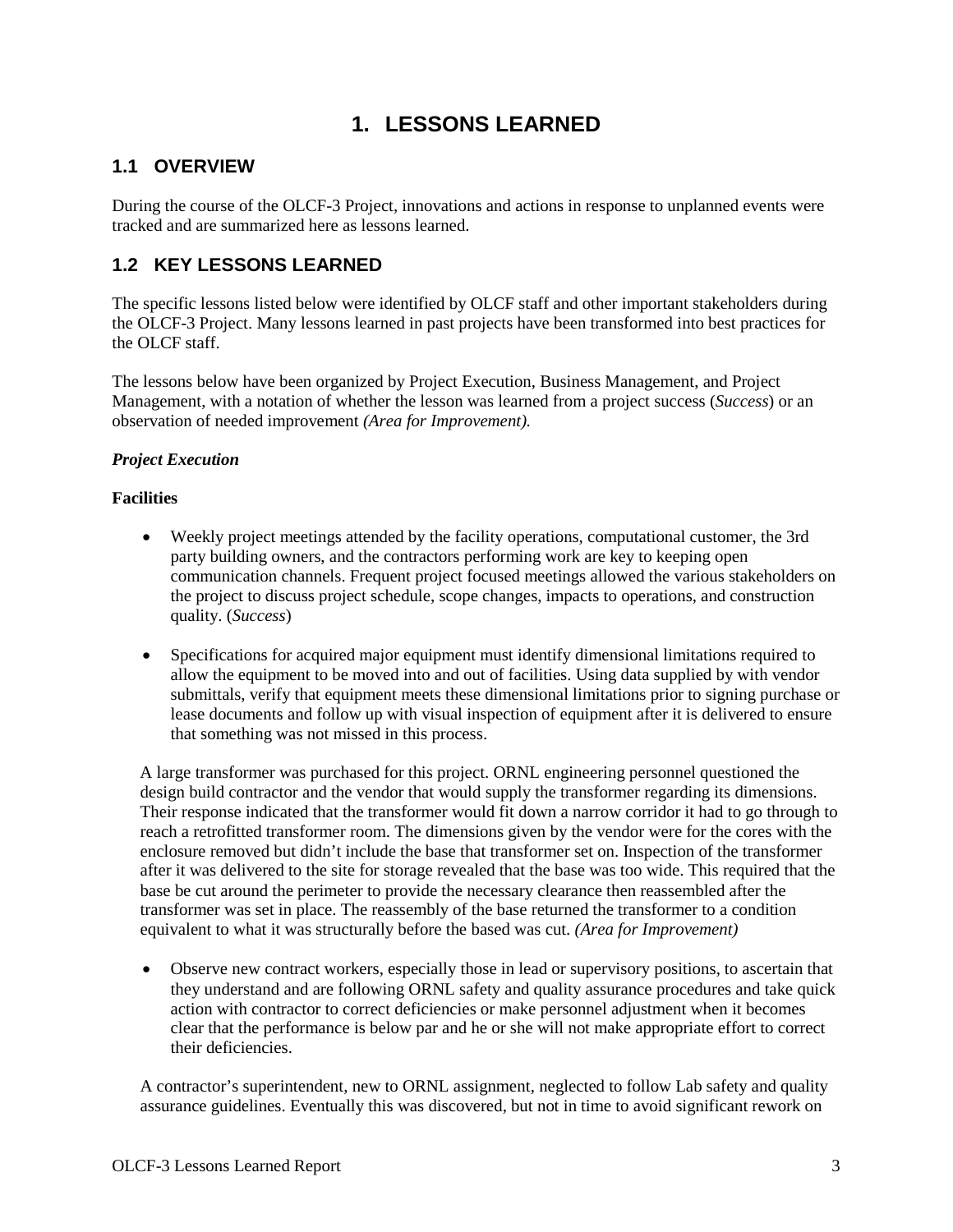some of the medium voltage cable supplying the new transformer. The new superintendent was presented by the contractor as a Master Electrician with 25+ years' experience at this position and very qualified for the job. This Superintendent's poor performance had been noted prior to work on the Titan project but it took some time for contractor to replace him. A more rigorous inspection by ORNL of construction work activities managed by this superintendent could have mitigated some of the impact and provided a better basis for the contractor to expedite his actions relative to the superintendent. *(Area for Improvement)*

• Require unbalanced load or primary current injection testing of power transformer secondary breaker ground fault interrupters to verify correct polarity of neutral circuit current transformers  $(CT)$ .

The new power transformer and its close coupled secondary breaker have a CT on the neutral circuit that runs through the breaker enclosure (not the breaker) back to the transformer neutral and ground with the breaker for this installation having phase current CT's inside the breaker. On two previous installations that were similar to this one but occurred prior to this and on other computer systems it was discovered that because the load current went through the transformer secondary breaker from bottom to top, the neutral CT in the breaker enclosure was wired backwards resulting in the phase and neutral current vector sums being about double what the phase current was. The vector sum of these values should be zero at all times. Left uncorrected, this would have eventually resulted in the transformer secondary breaker tripping off. The new installation for Titan was not checked for this problem during installation because the load current went through the breaker from top to bottom, which is the conventional direction. After the transformer was put in service and a small load applied, the metering equipment on the breaker was checked to verify absence of this problem and a significant amount of ground current which being displayed by the meters indicating a CT wiring problem. A factory representative was called in and the system was de-energized to correct this problem. *(Area for Improvement)*

• Delays in the installation of a critical piece of equipment (Unit Substation dry type transformer) led to a need to temporarily store the equipment outside of 5600. The equipment was packaged for shipping with weather proof wrapping. The wrapping was opened by the contractor upon arrival to take field measurements. By opening the wrapping the contractor inadvertently provided a potential path for water to enter the unit. The contractor attempted to repair the wrapping but heavy rain did allow a small amount of water to enter the unit. The unit was dried out thoroughly prior to operation, but ideally the unit should have been moved to an interior location for storage if unable to be immediately installed. *(Area for Improvement)*

#### **Acceptance Testing and Commissioning**

- The massive effort put forth during a lengthy system acceptance process can cause team member fatigue (staff burnout). Labor resource management is required during this time should be part of the up-front project planning. *(Area for Improvement)*
- Better diagnostic tools are needed to assist in troubleshooting and locating problematic and/or suspect hardware. Development efforts related to such tools need to be performed upstream of actual acceptance. *(Area for Improvement)*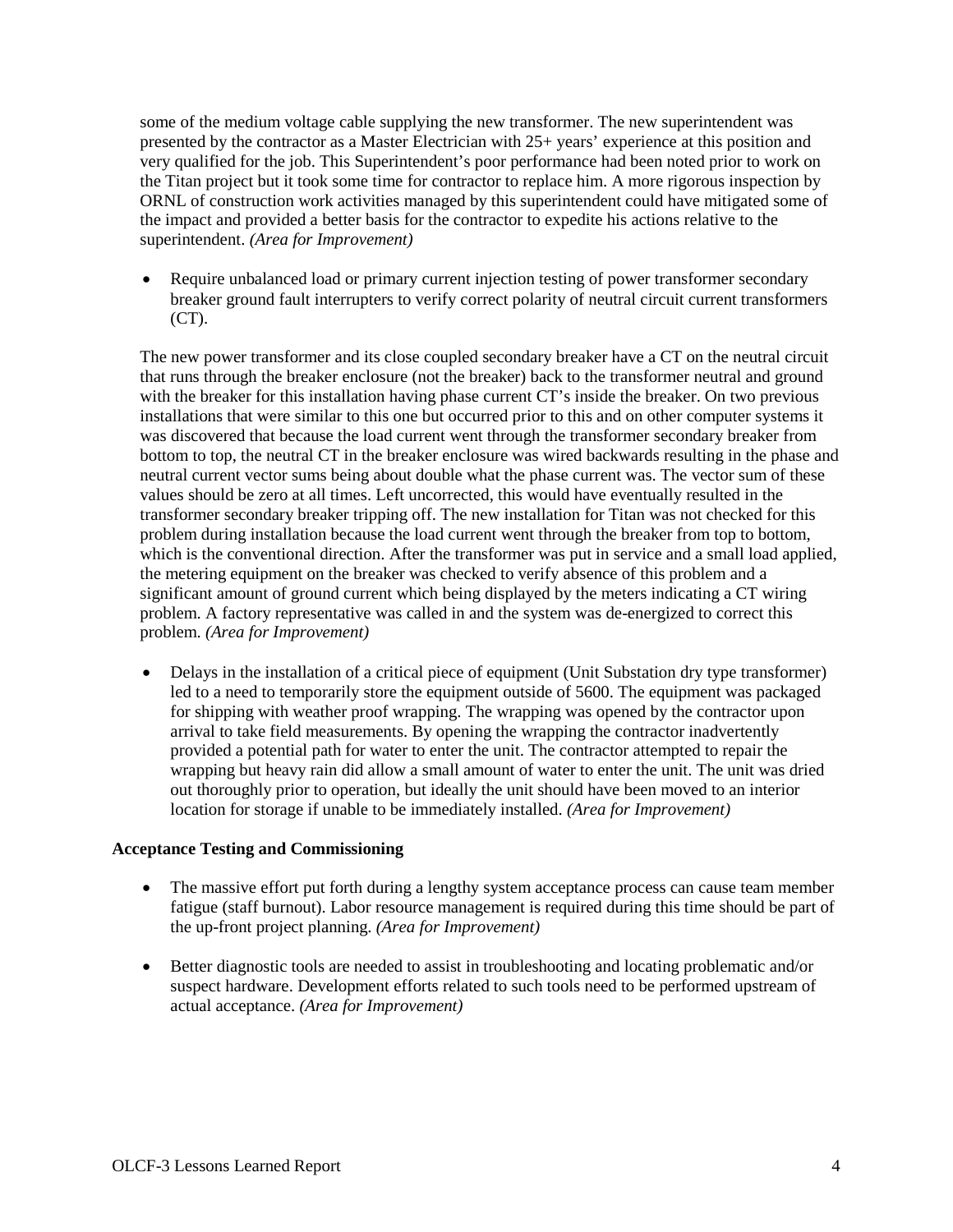#### **Application Readiness**

- Development of good application performance metrics takes lots of time working with the actual application developers. This must be done well ahead of actual acceptance. (*Area for Improvement*)
- Application readiness is critical for overall project success. Select the applications to be used in the acceptance process (for functionality, stability, and performance) well ahead of the actual acceptance period and thereafter hold regular meetings with the science teams to track the ability of each application to utilize and stress the target and/or representative HPC platform effectively. Use this period to perform a detailed performance analysis of each application and develop a predictive performance model of that application on the planned hardware. Bring in additional support for this effort when required. (*Success*)

#### *Business Management*

#### **Contracts**

• The process of negotiating and contracting with the OEM and leasing companies should be coordinated to ensure that the negotiation and approval of both agreements are in sync. Use 3rd party leasing companies when beneficial to the project and DOE, but include sufficient time to for the process to be followed properly.

The ability of the project to use a 3rd party leasing company(s) provided the project financial flexibility to pursue lower overall project costs. Lease agreements require a significant amount of review by both the laboratory and DOE and this time should be incorporated into the project baseline schedule. (*Success*)

• Allow flexible terms in initial contracts for these state of the art computer purchases, but keep contracts current with updated decisions about computer design and configuration.

The initial contract for state-of-the-art computers may need to use flexible terms to accommodate industry roadmap changes (i.e. incorporation of the latest versions of components, changes to hardware and/or to quantities to meet performance specifications), but these contracts need to be updated regularly to reflect the specific deliverables as these deliverables are determined. (*Success*)

- System components can be purchased through a single vendor source if the risk associated with system integration is high. Weigh the costs and benefits of having system integration performed through the main system vendor to insure that the mitigation of the risk is worth the additional cost. (*Success*)
- Ensure that contracts are written to include all important aspects of acceptance criteria to ensure that proper emphasis is placed during contract execution by the vendor. Include acceptance test language in the portion of the contract that represents the acceptance test applications required. If the feature is not embodied within the contractual terms, it won't appear in the system. (*Success*)
- There is a lack of depth in the Contract Services with regard to awarding and managing leasing agreements. This applies to all leases, including those for large computer systems. Additional staff in Contract Services must be trained in the execution and management of leasing agreements. *(Area for Improvement)*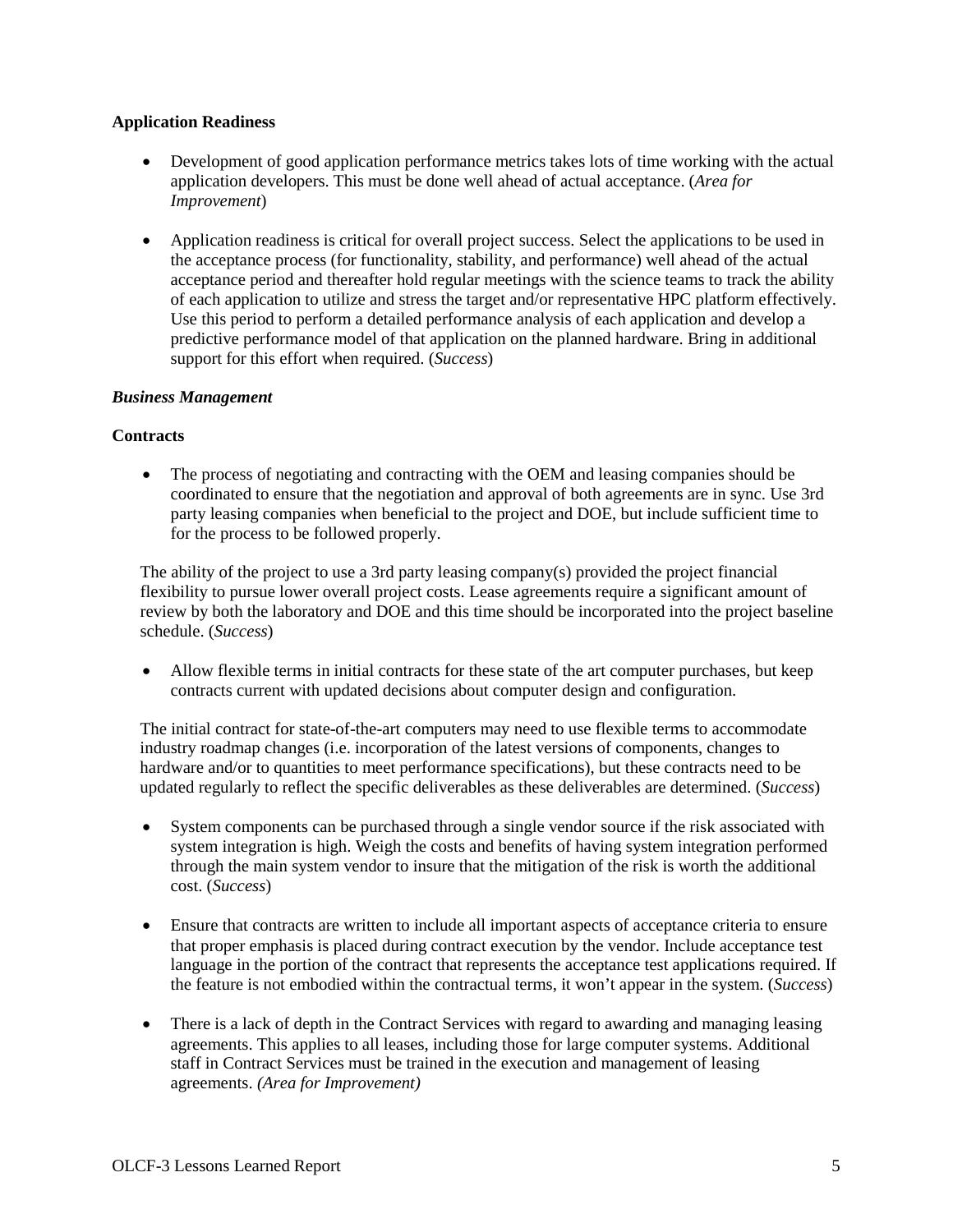#### *Project Management*

#### **Opportunity Costs**

• Careful consideration of impacts to the user community should be considered when looking at major upgrades.

The upgrade of Jaguar to Titan saved \$25M in up-front costs, which were rolled back into the project upgrade, allowing Titan to be larger. This was a big win in that it gave us a system large enough to attract users to go to the effort of converting their codes to run on a new hybrid CPU/GPU architecture. The down side is that the schedule showed that the users would be without a system for about 3 months while the initial upgrade from XT5 to XK6 was completed, and then for several weeks when the GPUs were installed and accepted. While this was probably overly optimistic based on a best case scenario, something that rarely if ever happens when installing serial #1 systems, it also didn't account for the possibility of something going wrong. In this case, we ended up having to repair all of the node boards in the system, twice. The resulting down time to users was likely more than \$25M in lost productivity and time on the system. So in the future, careful consideration of impacts to the user community should be considered when looking at major upgrades. If there are many new technologies, assume that one or more may be immature and result in significant debug and repair time. Also assume that it will not be apparent until you run the system at scale, so testing at the scale of 25% of the final system may not identify the problem.

#### **Risk Mitigation**

• When coupled with a long-term partnership such as OLCF's with Allinea and CAPS, placing support staff on location at the center is a best practice that enhances the partnership, leads to improvements in the partner's products, and facilitates center operations.

Allinea Software, Ltd. is the developer of the distributed debugging tool (DDT), and CAPS Enterprise is the developer of the HMPP compiler suite for GPUs. We have implemented subcontracts with Allinea and CAPS to enhance and extend their products to meet the scale and functionality needs of OLCF users. In 2012 we expanded these partnerships to include the full-time placement of partner employees on-site at ORNL to provide in-depth support for these tools to OLCF staff and users. Onsite CAPS and Allinea staff actively work with application teams to address problems that go beyond typical tool support, often assisting in use of the tools in challenging situations. For example, Allinea on-site staff member Dirk Schubert recently helped an application team use DDT to isolate and fix a bug that occurred in its application only when it was run at full scale on Titan. (*Success*)

#### **Training and Support**

• It would be advantageous to have a platform available to users throughout the duration of the training activities. For part of the project, we made TitanDev available to users and that was a useful training platform. It would have been more beneficial to have made a resource like TitanDev available throughout the duration of the training activities.

Users commented that they would like to participate in more hands on training activities to help reinforce and apply what they learned from the training. In order to offer hands on activities, it is useful to have a training platform that is available not only during the class but later as users start to put into practice what they learned in the training. *(Area for Improvement)*